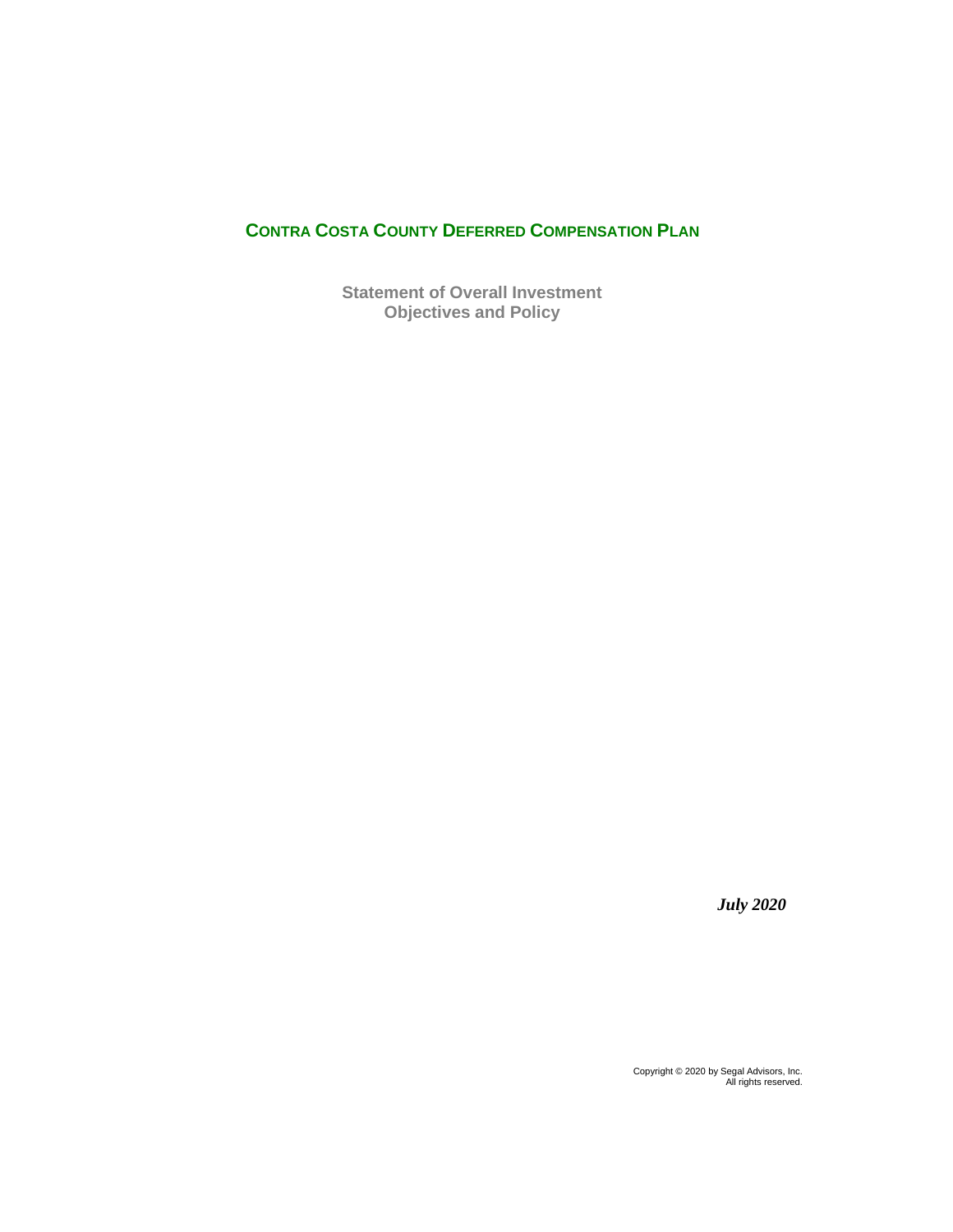# **TABLE OF CONTENTS**

# **PAGE**

|                  | 1              |
|------------------|----------------|
|                  | $\overline{2}$ |
|                  | $\overline{2}$ |
|                  | 3              |
|                  | 3              |
|                  | 3              |
|                  | $\overline{4}$ |
|                  | 5              |
|                  | 6              |
|                  | 6              |
|                  | $\overline{7}$ |
|                  | $\overline{7}$ |
|                  | 8              |
| <b>APPENDIX:</b> |                |
|                  | 9              |
|                  |                |
|                  |                |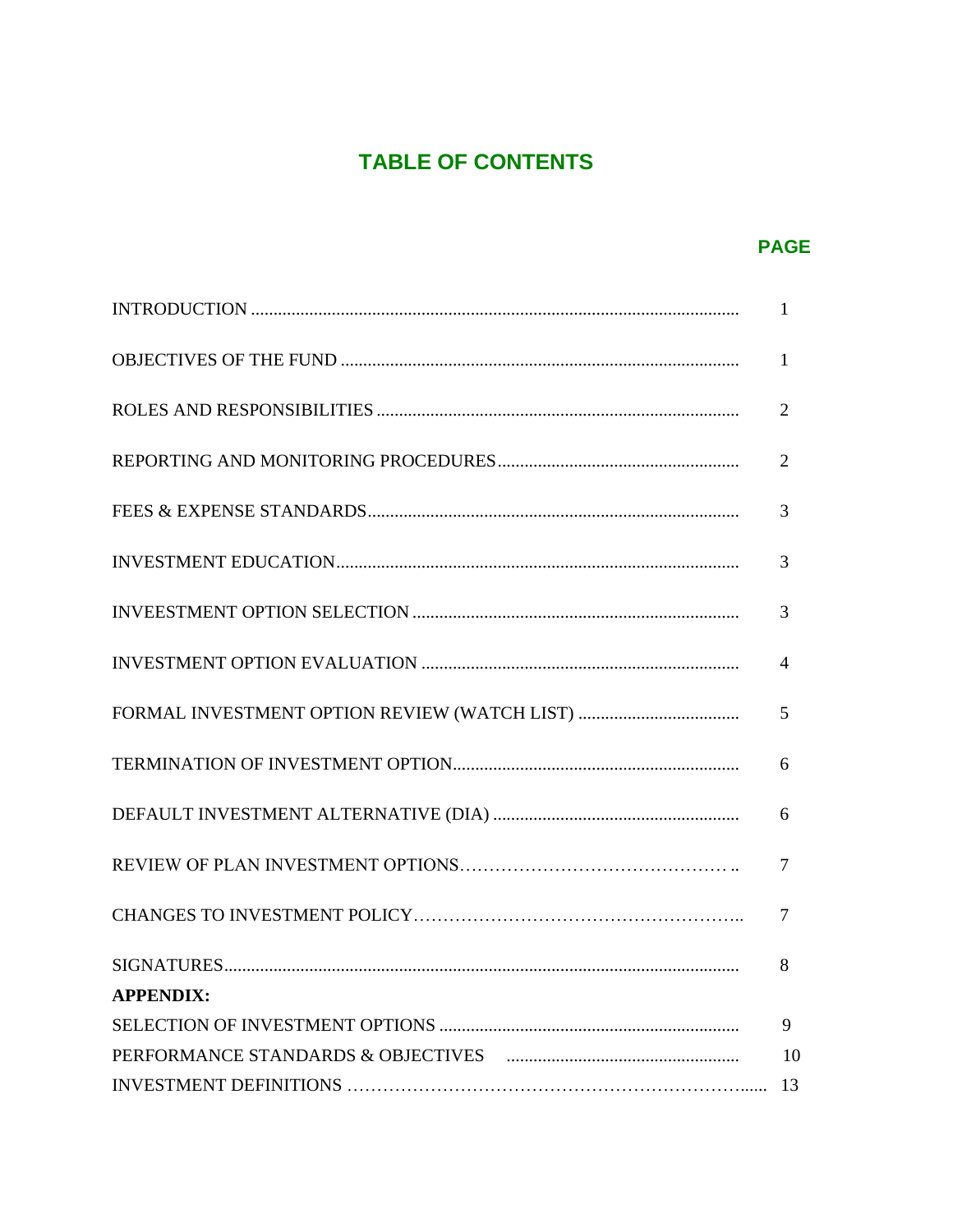#### **Introduction**

This Statement of Investment Policy for the County's Deferred Compensation Plan (Plan), which is hereby authorized and adopted by the County Administrator as provided for herein, shall guide the County's Deferred Compensation Plan Committee (Committee).

#### **Objectives of the Plan's Investment Program**

The Deferred Compensation Plan is intended to satisfy the requirements of an eligible deferred compensation plan under IRC section 457(b) for the purpose of enabling employees to enter into agreements with the employer to defer a portion of their compensation on a tax advantaged basis and receive benefits at termination of employment, retirement, death or upon a showing of financial hardship due to unforeseeable emergencies.

The investment options offered by the Plan cover a broad range of investment options appropriate for these types of retirement savings programs. Participants bear the risks and reap the rewards of the investment options they select.

This Statement of Investment Policy (Statement) serves the following purposes:

- To ensure that a broad range of investment options are offered to the Plan's participants and provides the necessary options for the managed account program to properly implement its methodology;
- To establish an investment program that will allow the Plan's participants the opportunity to structure an investment strategy that meets their individual return objectives and risk tolerances;
- To define the investment categories offered by the Plan's investment program;
- To establish investment objectives and guidelines for each investment category offered within the Plan's investment program;
- To establish performance standards for each investment and to evaluate each option's performance against appropriate benchmarks and standards;
- To establish a procedure for reporting and monitoring of the Plan's various investment options;
- To define the procedures for the selection, evaluation and formal review of investment options; and
- To set guidelines and procedures for the freezing or withdrawal of an investment option, which in the Committee's opinion does not or will not, fulfill the investment objectives for which it was selected and, if necessary, replace the investment option with an appropriate substitute.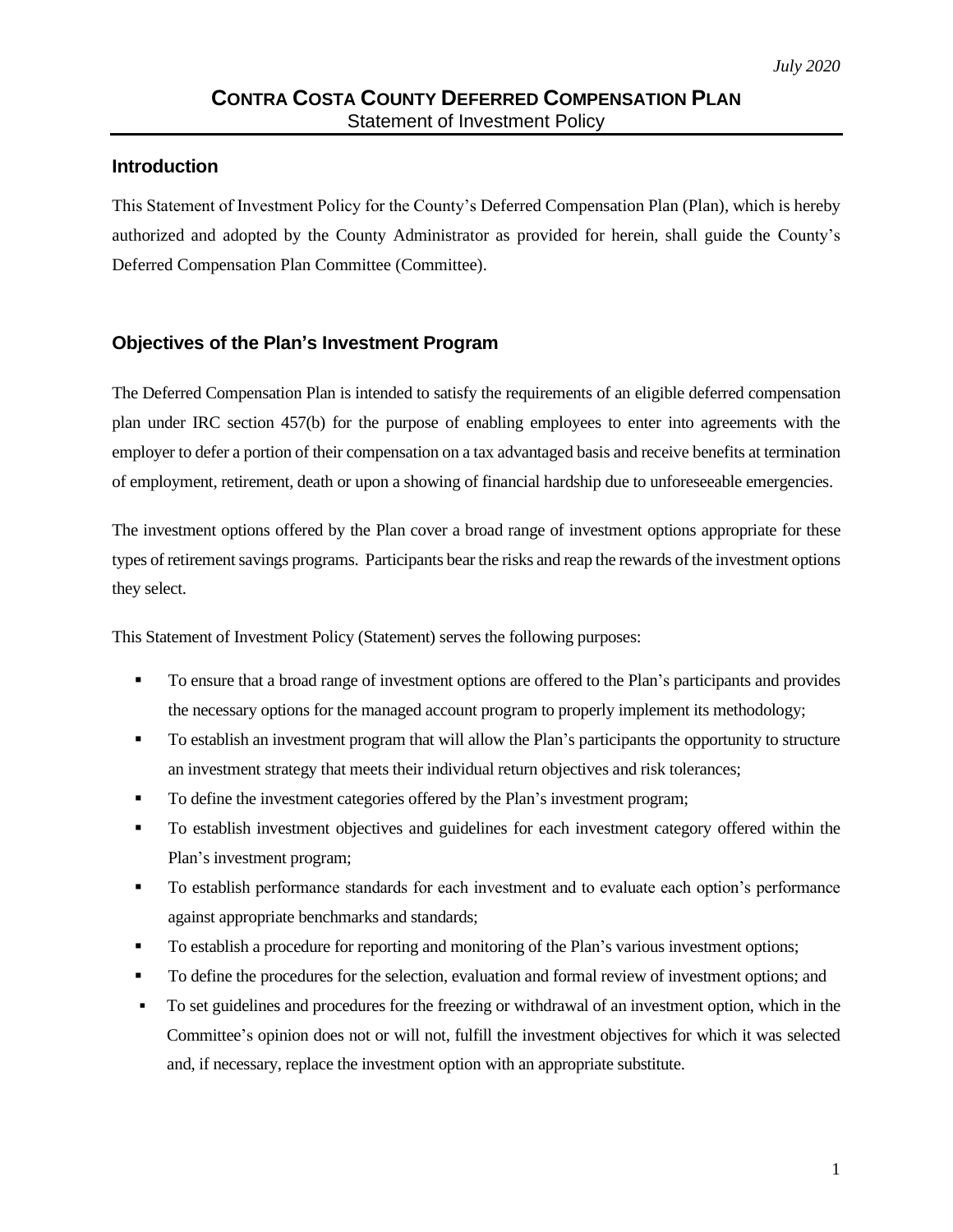# **Roles and Responsibilities**

#### *County Administrator*

▪ To adopt and amend, as necessary, this Statement as the Plan Administrator.

#### *Committee*

- To understand the objectives of the Plan and ensure all recommendations comply with Plan provisions;
- To make decisions in the best interests of participants and their beneficiaries;
- To select and monitor investment options in accordance with the Plan' objectives;
- With the assistance of the Investment Consultant, to select and monitor investment options in accordance with the Plan's objectives;
- To ensure that a broad range of investment options is offered to the Plan's participants;
- **To annually review this Statement and recommend to the County Administrator any changes necessary** to maintain the Statement;
- To review investment and recordkeeping fees for reasonableness; and
- Attend scheduled meetings and training sessions.

#### *Investment Consultant*

- To assist the Committee in the execution of the above objectives;
- To monitor investment options for compliance with guidelines and performance objectives;
- To assist in the replacement of investment options in compliance with this Statement;
- To assist in the review of investment and recordkeeping fees and make the necessary recommendations; and
- To perform its fiduciary duties in compliance with the appropriate rules and regulations of a prudent investor and conform to all applicable laws governing the investment of retirement funds.

# **Reporting and Monitoring Procedures**

The Committee will meet with the Investment Consultant to review the investment performance of the Plan's investment options periodically, including review of the following:

- Current trends and developments in the capital markets and investment management community (market review);
- **•** The current level of diversification provided by the investment categories and options offered by the Plan (review of the correlation between investment categories and options);
- Changes in the investment management staff related to each investment option (organizational review);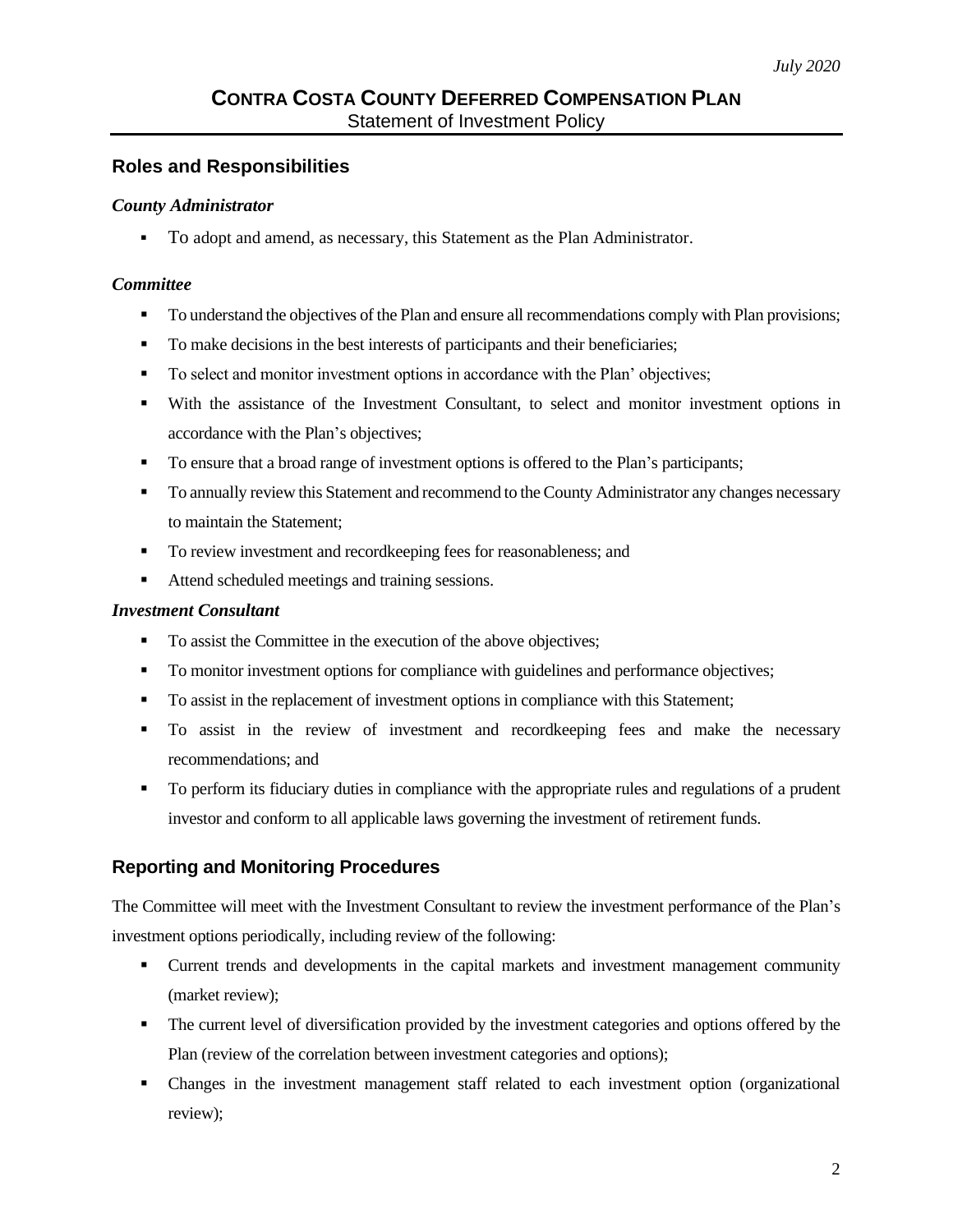- **•** The continued consistency between the stated investment guidelines of each investment option and Plan policies (review of the guidelines of each investment option);
- **•** The compliance of each investment option with stated investment guidelines (review of the holdings and characteristics of each investment option), including style drift analysis;
- The compliance of each investment option's risk and return characteristics with the expectations stated herein (performance review); and
- The ongoing reasonableness of investment and recordkeeping fees.

# **Fees & Expense Standards**

**Investment options -** The Committee will review the fee structure of the investment managers and the investment options at least annually. Expenses for each of the investment options should be appropriate and competitive versus asset class peers. Where several share classes of an investment fund are available, the Committee will seek to offer the most cost-effective class available to the Plan.

**Recordkeeping -** The Committee will review the recordkeeper's required revenue, any additional Plan level fees and participant level fees (e.g. self-directed brokerage, loans, etc.) periodically but no less than bi-annually. Fees and expenses for the recordkeeping and administrative services and participant fees should be reasonable and appropriate for the market at that time. Should the current fees be out-of-line with the market, the Committee will work with the Investment Consultant to bring the fees in line.

All associated fees should be disclosed to eligible County employees upon enrollment into the Plan and at least annually thereafter.

# **Investment Education**

The Committee will make sure the Plan's participants are provided with general financial and investment information to educate and assist participants in making their allocation decisions and facilitate the achievement of savings and retirement goals. Such participant assistance may, but need not, include offering participants the option to enroll in eligible investment advice arrangements. Additionally, the Committee will ensure participants are provided with account statements, generally quarterly, and fee disclosure information consistent with that required under ERISA and industry best practice.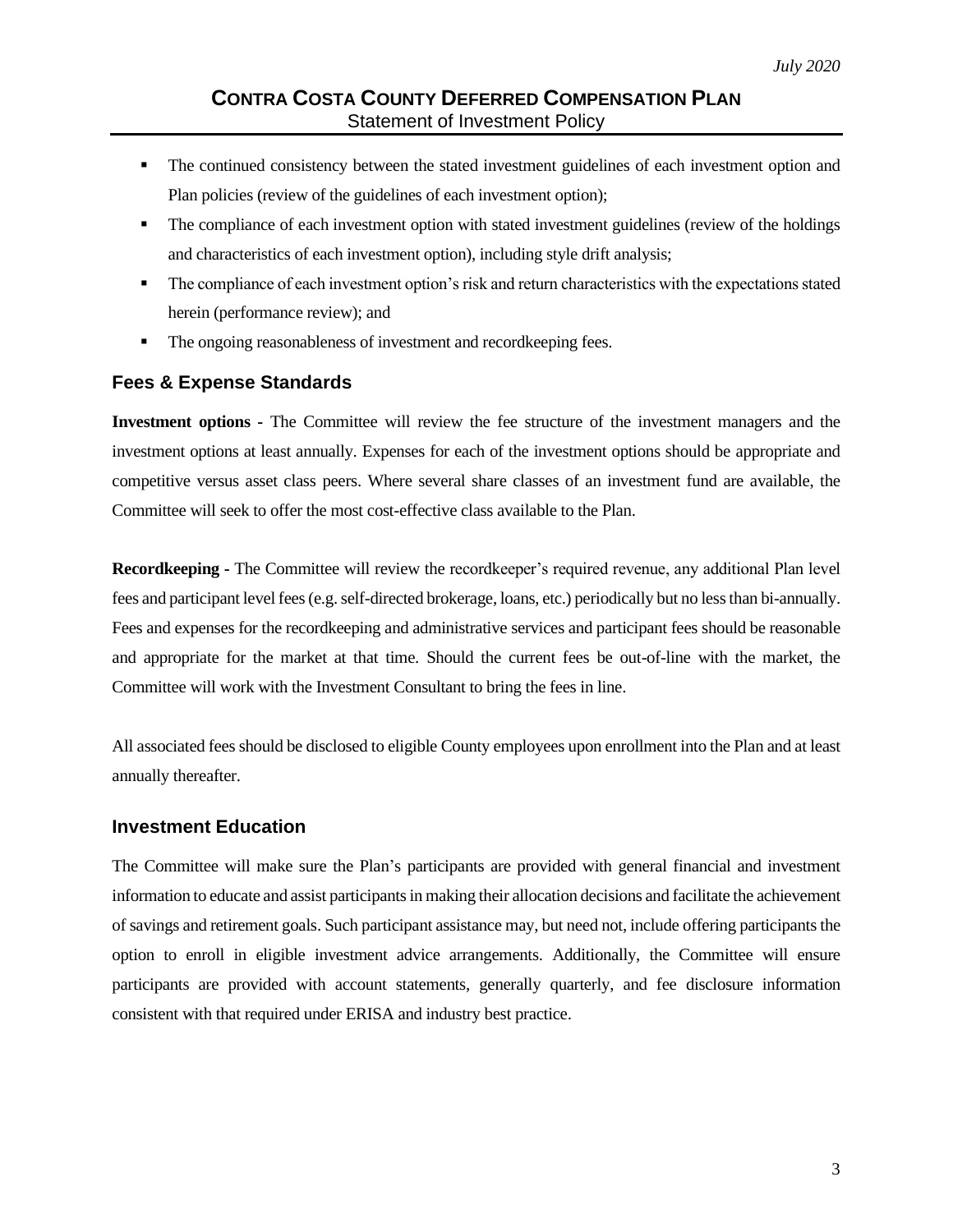#### **Investment Option Selection**

The following outlines the selection criteria to be used, if the need arises, to replace an existing investment option, or if a new option is to be added to the Plan. The selection process, led by the Investment Consultant, will involve a fully documented, disciplined approach that includes both a quantitative and qualitative evaluation of potential investment options. To be eligible for the initial screen, an investment option should meet the following minimum criteria:

- Have at least one share class of the investment with a minimum track record of three years
- Be open to new investors
- Have no load (front end or deferred sales charges) or be willing to waive the load and be willing to negotiate rebates on fee structure
- Have characteristics of the appropriate investment category

The primary evaluation criteria to be used in the selection of investment options, which satisfy the above:

- Stable organization
- Stable and experienced team including tenure at the organization and on the investment option of the portfolio manager(s)
- Consistent implementation of investment objectives and portfolio strategy
- Style consistency; portfolio composition and characteristics have regularly placed it in the asset class being sought
- One, three, five and 10 year rates of return (net of operating expenses and annualized for time periods longer than one year)
- Risk measures including annualized standard deviation, tracking error and Sharpe Ratio
- Risk/return ratio and upside/downside capture ratio (at least two periods longer than three years)
- Fund expenses are reasonable relative to peers

# **Investment Option Evaluation**

The Committee, at its discretion, may conduct an informal review and evaluation of an investment option at any time. The Committee may place an investment option under formal review (Watch List), terminate an investment option, or "freeze" an investment option to new contributions for any of the following reasons:

1. Relative Underperformance (active investments): The investment option's returns over a three and fiveyear period trail the relevant index on an annualized basis.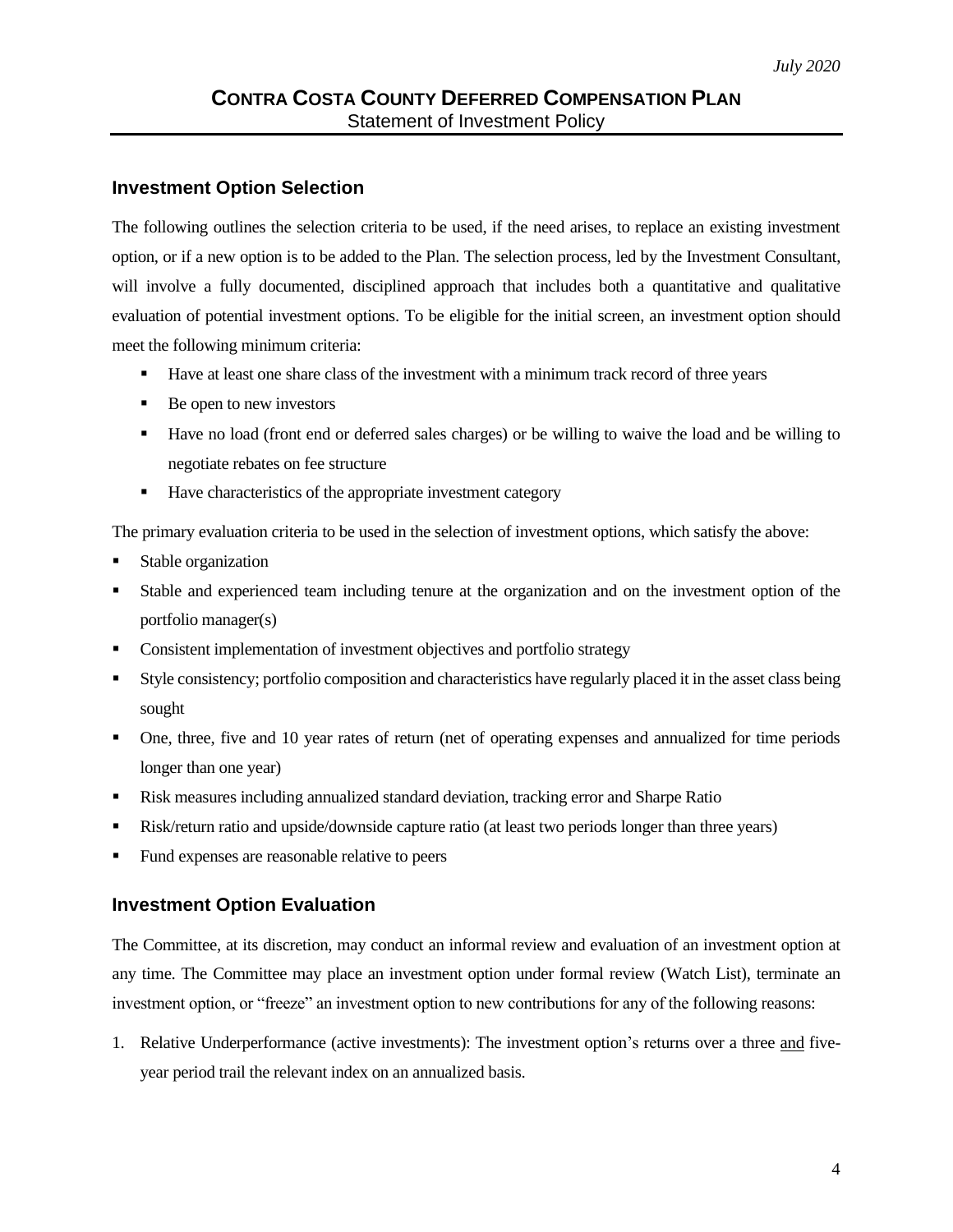- 2. Deviation from Investment Style: The investment option will be considered to have deviated from its style or capitalization profile if it differs from the investment option's stated objective.
- 3. Organizational Changes or Issues: The investment option undergoes organizational changes including, but not limited to, departure of key personnel *i.e*. portfolio manager, analyst, trader, *etc.*, or the firm has had state or federal regulatory action taken against it as a result of securities fraud.
- 4. Significant Loss of Assets and/or Clients: The investment option suffers a large loss of clients and/or assets relative to the investment option's peers, industry and market conditions.
- 5. Poor Risk Adjusted Performance: Three and five year risk adjusted returns, *i.e*., Sharpe Ratios, Downside Capture, etc. are lower than those of the corresponding benchmark.
- 6. Poor Three and Five Year Peer Rankings: The investment option's three and five-year peer rankings as measured by the Morningstar Category Rank fall in the third or fourth quartiles.
- 7. The investment option has violated an SEC rule or regulation;
- 8. Fees: The Committee determines that the fees and any other compensation charged by the investment option are no longer reasonable under the circumstances;
- 9. For any reason, the Committee is uncertain about whether the investment option continues to meet the Plan's needs.

# **Formal Investment Option Review (Watch List)**

Upon receiving notification from the Investment Consultant that an investment option has been placed under formal review, the Committee, with assistance from the Investment Consultant, shall conduct an evaluation of the investment option, including at a minimum its investment professionals, operations and performance. During the review, the Committee may: 1) suspend contributions to the investment option from existing participants and/or 2) close the investment option to new enrollees. Upon completion of the evaluation, the Committee will determine whether to continue the investment option under formal review (Watch List) status, remove the investment option from formal review or terminate the investment option.

The Investment Consultant will notify the Committee that an investment option should be placed under formal review, and the Committee will vote on whether to place the option on "watch." In addition to placing an investment option on "watch," the Committee, with input from the Investment Consultant, will vote on whether to suspend contributions, close the option to new enrollees or do nothing while the formal review is in place.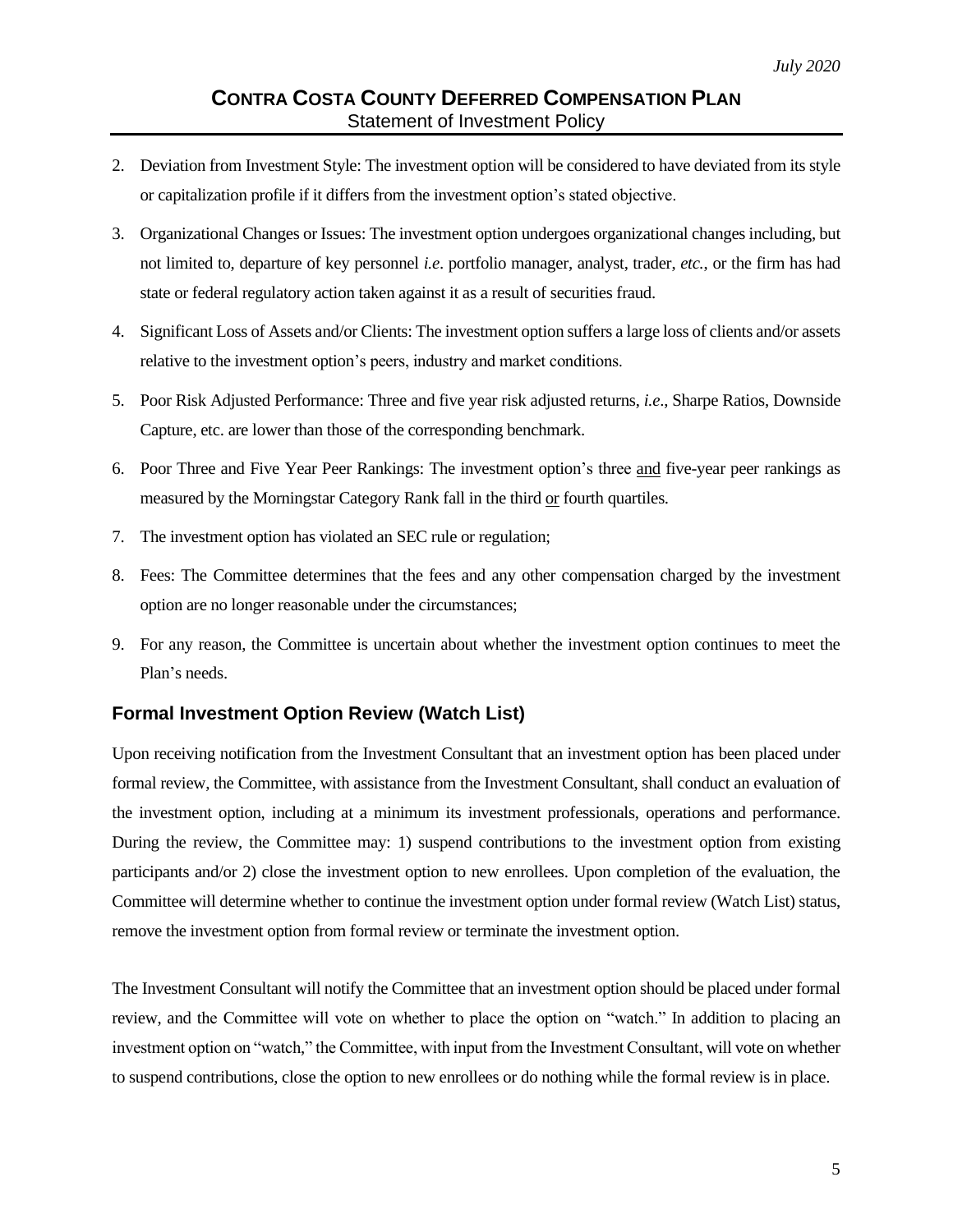- If a conclusion is reached that the investment option may be able to meet its performance criteria and investment constraints in the future, then no action will be taken. However, the Committee will revisit issues at its next meeting.
- If a conclusion is reached that the investment option may not continue to meet its performance criteria and investment constraints in the future, the investment option will be terminated.

*If an investment option is on the Watch List for six (6) consecutive quarters, it should be re-evaluated by the Committee for continued inclusion on the Watch List and investment line-up.*

# **Termination of Investment Option**

Once an investment option fails the formal review process described above, the Committee may do one or more of the following:

- 1. Promptly seek a new investment option appropriate for the given asset class.
- 2. Provide written advance notice to all of the Plan's participants (1) that the Committee plans to terminate the investment option as an investment option under the Plan; and (2) the proposed action to be taken by the Committee if the participant does not reinvest the funds.
- 3. With regard to the terminated investment option, the Committee may:
	- a. Transfer, or "map," the monies in the terminated investment option to another investment option based on industry best practices (*i.e.*, like-to-like).
	- b. Transfer, or "map," the monies in the terminated investment option to the Plan's default investment alternative ("DIA").
	- c. Supplement the investment option with one or more other investment options for that category and phase out the investment option over a specific time-period; or
	- d. Close the investment option to future contributions, but, give participants the option to keep or remove the monies in the closed investment option.

# **Default Investment Alternative (DIA)**

The Committee has selected target date funds as the Plan's default option in the event a participant does not make an active investment election. Target date funds:

- Apply generally accepted investment theories;
- Are diversified so as to minimize the risk of large losses; and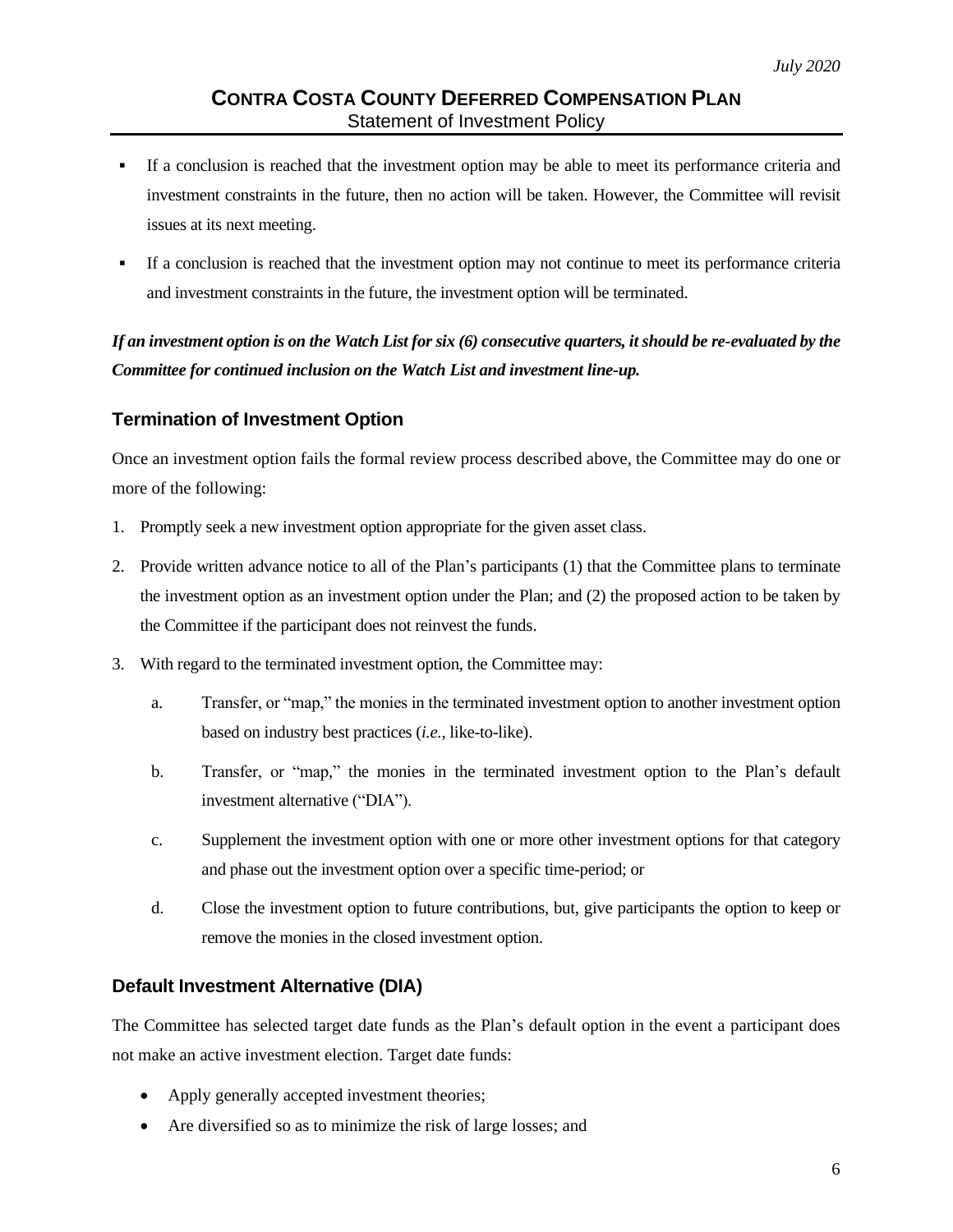# **CONTRA COSTA COUNTY DEFERRED COMPENSATION PLAN Statement of Investment Policy**

Are designed to provide varying degrees of long-term appreciation and capital preservation.

The funds approach their objectives through a mix of equity and fixed income exposures based on the participant's age and target retirement date with the aim of becoming more conservative as the participant approaches retirement. Asset allocation decisions for this type of investment fund product are not required to take into account risk tolerances, investments or other preferences of an individual participant. Depending upon the target retirement date of the Plan participant, the corresponding target date fund will serve as the participant's default option in the event the participant has had the opportunity to direct the investment of assets in his or her account but did not choose to do so. Target date funds allow participants to passively take advantage of the diversification and asset allocation strategies that are in line with their date of retirement.

#### **Review of Plan Investment Options**

At least annually, the Committee will review the level of diversification offered by the Plan's menu of investment options and investment categories. Based on the results of these reviews and the recommendations of the Plan's Investment Consultant, the Committee, at its discretion, may add, replace or terminate investment options and/or add or delete investment categories.

#### **Changes to Investment Policy**

From time-to-time, the County Administrator, in accordance with its discretion as prescribed by relevant Plan documents, may modify this Statement of Investment Policy. However, the Committee will review this Statement at least annually to confirm it still meets the needs of the investment program and participants.

This Statement of Investment Policy for the Contra Costa County Deferred Compensation Plan is authorized and approved by the County Administrator on this  $\frac{9\pi}{4}$  day of  $\frac{1}{100}$ , 2020.

County Administrator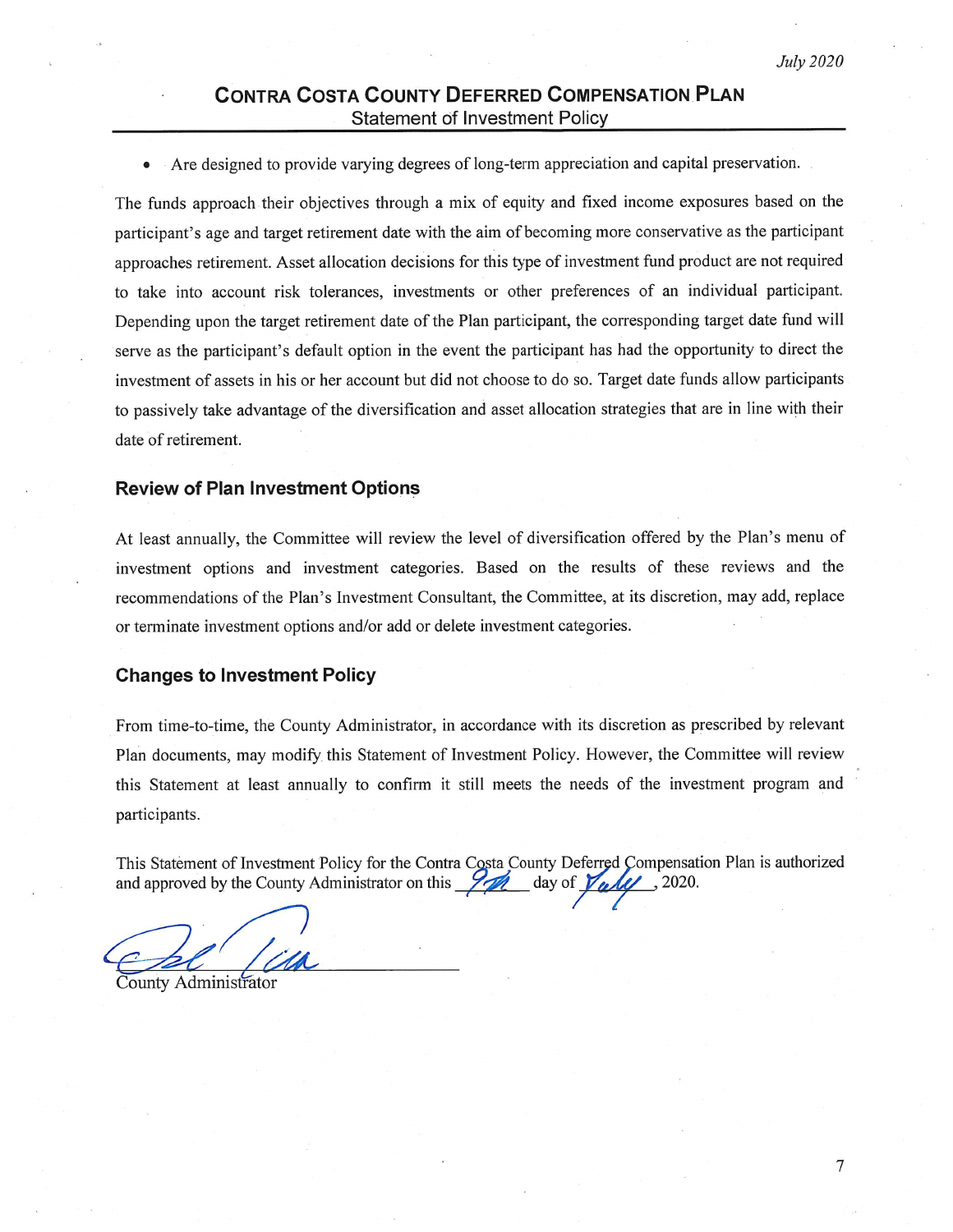# **Appendix A**

# **Selection of Investment Options**

The Plan may offer investment options from each of the following investment categories:

| Category                          |  |
|-----------------------------------|--|
| Stable Value/Capital Preservation |  |
| Domestic Fixed Income             |  |
| <b>International Fixed Income</b> |  |
| Domestic Equity                   |  |
| <b>International Equity</b>       |  |
| <b>Target Date</b>                |  |

Each investment option the Plan offers shall:

- Operate in full accordance with its current published prospectus or "fact sheet"; and
- Measure its performance results against the applicable performance standards described below.

If the Committee determines an investment option no longer meets its performance objective, it may replace that option with a suitable alternative pursuant to the investment option evaluation procedure outlined in the body of the Statement of Investment Policy.

From time to time, the Committee, in its discretion, may add or remove investment categories. At such time, this Appendix will be modified to reflect any necessary changes. The Committee may also add or remove investment options at its discretion.

By selecting a target date series, the Committee understands and acknowledges that options will be added and removed as time goes by according to the glide path and design of the selected series.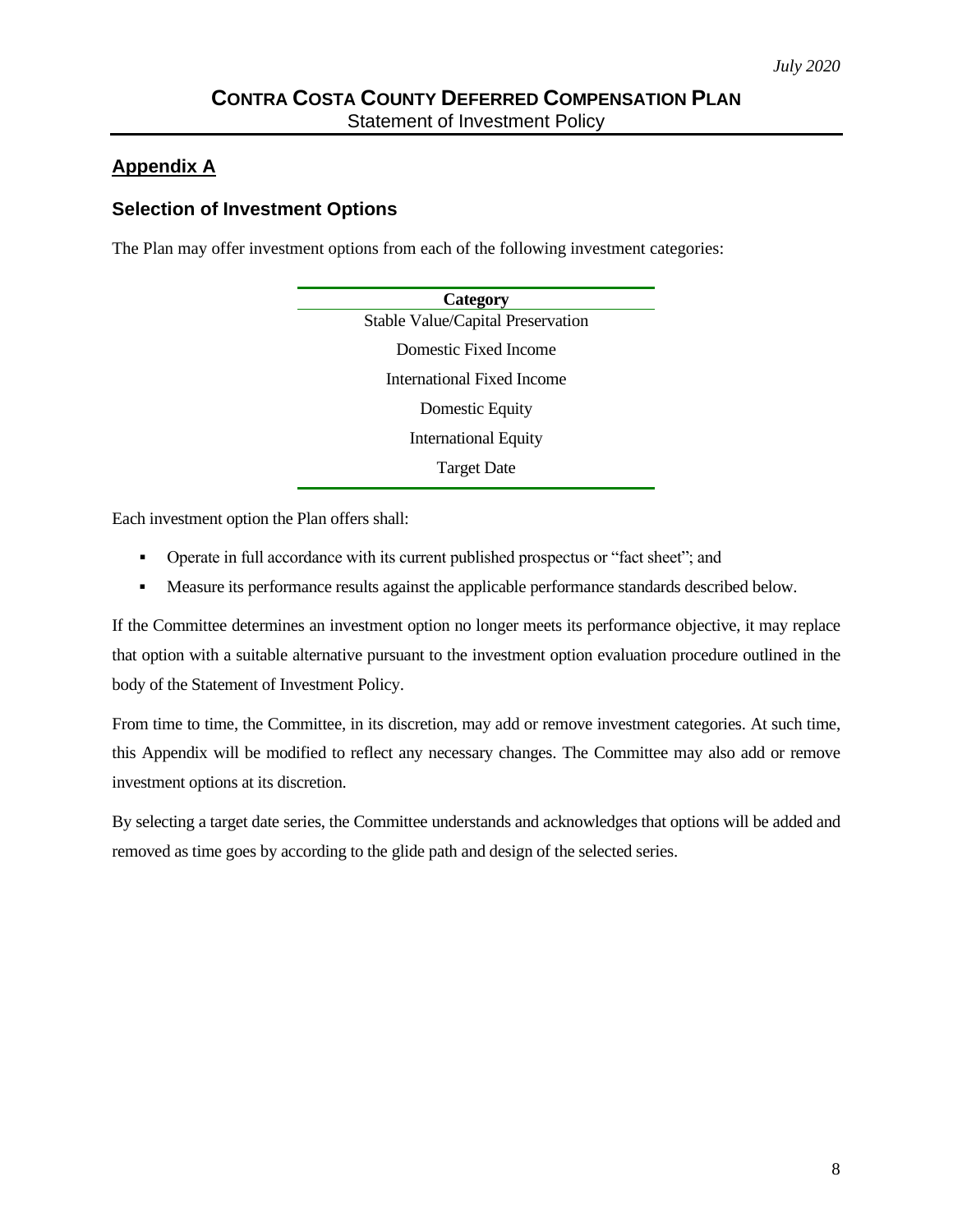# **Performance Standards & Objectives**

The Plan may offer at least one investment option within each of the following investment categories:

# **Performance Standards (Net of Fees)**

#### **Stable Value**

- $\triangleright$  Provide a competitive rate of credited interest relative to the stable value market.
- ➢ This investment option declares an annualized rate of interest typically monthly, quarterly, semiannually or annually.

# **Active Managers**

- $\triangleright$  Exceed the return of the applicable benchmark over a market cycle; generally 3 to 5 years.
- $\triangleright$  Exceed the median return of the applicable universe over a market cycle.
- $\triangleright$  Risk, as measured by the standard deviation of quarterly returns, shall be consistent with that of the applicable benchmark and universe.

#### **Passive Managers**

- $\triangleright$  Meet the return (minus fees) of the applicable benchmark over a market cycle; generally 3 to 5 years.
- ➢ Meet the median return of the applicable universe over a market cycle.
- $\triangleright$  Risk, as measured by the standard deviation of quarterly returns, shall be in line with that of the applicable benchmark.

# **Target Date Funds**

- $\triangleright$  Exceed the return of the composite index over a market cycle; generally 3 to 5 years.
- $\triangleright$  The composite indices for all the lifecycle funds will consistently change allocation by gradually shifting their allocation towards more conservative securities as the lifecycle fund matures.
- $\triangleright$  Risk, as measured by the standard deviation of quarterly returns, shall be consistent with that of the composite index.

# **Objectives**

# **Fixed Income / Capital Preservation**

Fixed income may include stable value, money market, capital preservation, domestic fixed income and international fixed income.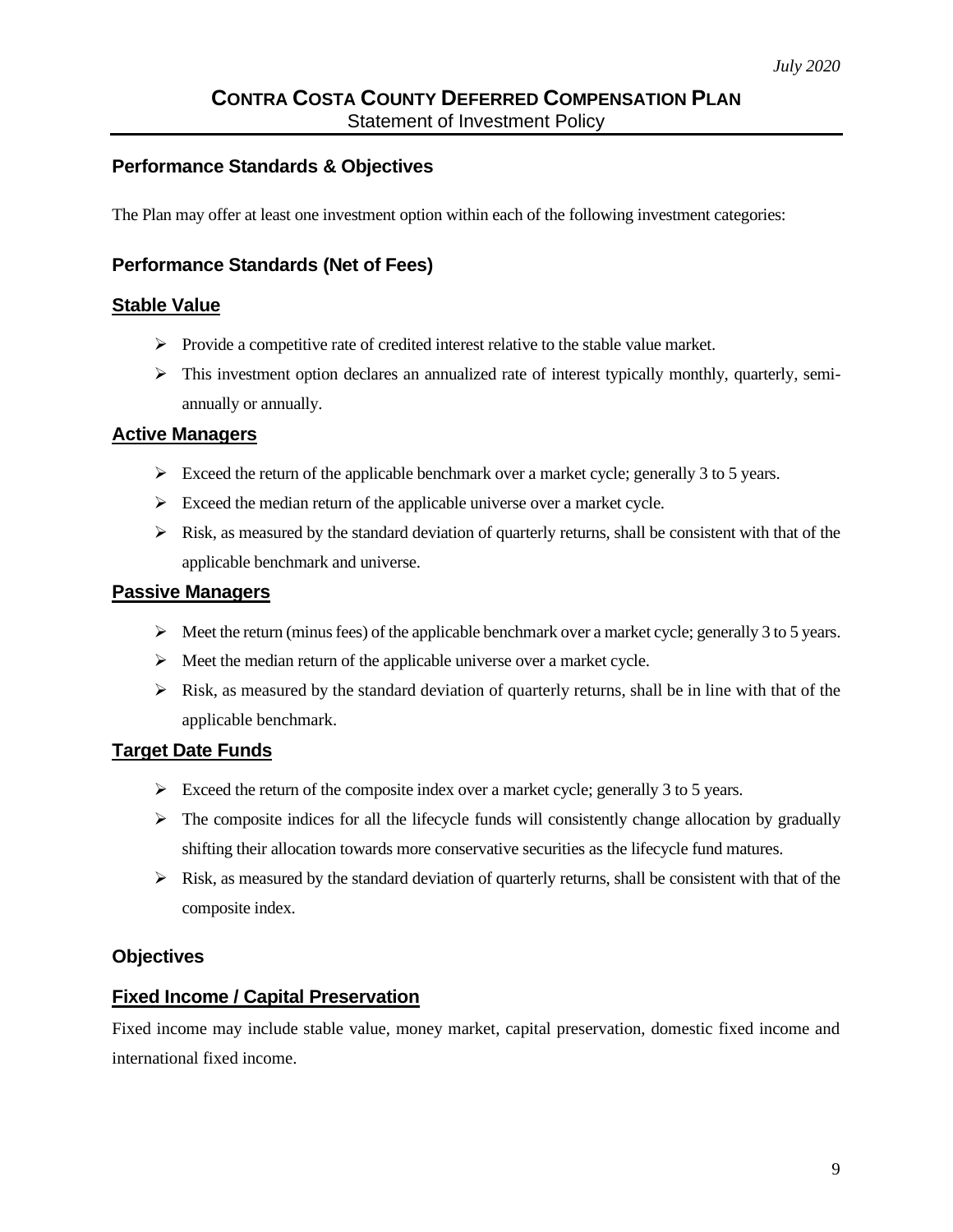# **Stable Value**

The objective of this investment option is to provide principal preservation, benefit responsiveness, liquidity, and current income at levels that typically are higher than those provided by money market funds over an interest rate cycle. The book value accounting feature of most stable value fund investments is expected to produce relatively stable annual returns on fund assets with little to no fluctuation in account values.

#### **Domestic Fixed Income**

The objective of this investment category is to provide total return consistent with preservation of capital by investing in fixed income instruments, including corporate, government and mortgage-backed securities. Investment returns are expected to be derived primarily from current income.

#### **International Fixed Income**

The objective of this investment category is to provide total return by investing in fixed income instruments located outside the United States including sovereign debt of developed and emerging markets and investment grade and high yield corporate bonds. Investment returns are expected to be derived from appreciation, currency and current income.

#### **Asset Allocation**

Asset allocation investment options may include balanced, risk based, lifecycle or managed account investment options.

#### **Lifecycle Funds**

The objective of this investment category is to invest in a diversified portfolio (stocks and bonds) of holdings that are systematically rebalanced during the various market cycles or stages of an investor's lifetime. Target date funds establish a targeted "maturity date" and will automatically reallocate the investments over time to a more conservative allocation. Target date funds are designed for the participant to select the fund that has its "maturity date" set similarly to his or her own investment horizon (*e.g.*, the participant's retirement age). The underlying investments that comprise each target date fund will be selected by the investment manager. The dynamic asset allocation applied to each target date fund option will be determined and rebalanced, accordingly, by the investment manager.

By selecting a target date series, the Committee understands and acknowledges that options will be added and removed as time goes by according to the glide path and design of the selected series.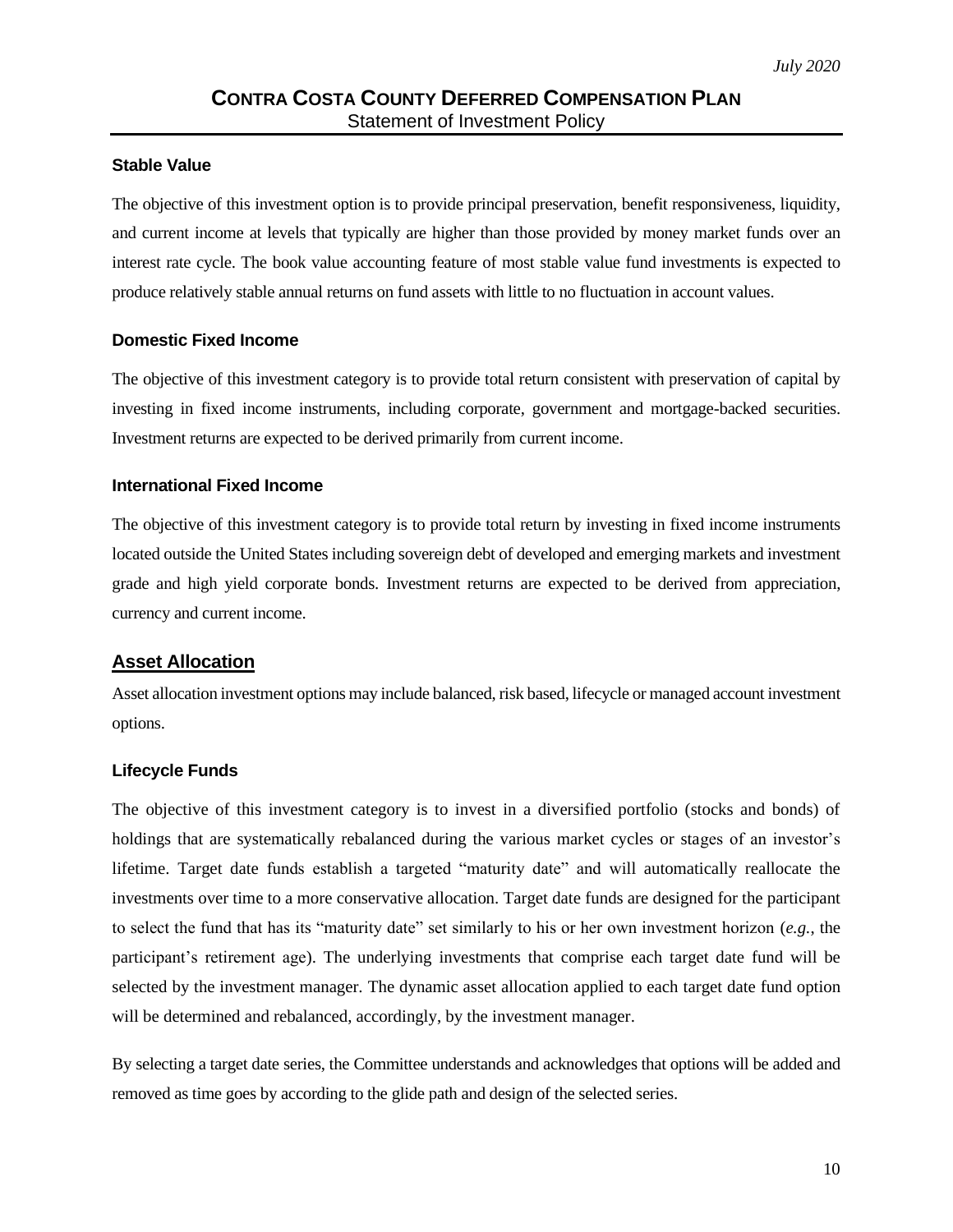# **Equity**

Equity investments may include growth, core or value as defined below:

- $\triangleright$  Value Equity: Companies considered by the investment manager to be undervalued relative to the market.
- $\triangleright$  Growth Equity: Companies considered by the investment manager to have above average potential for capital appreciation.
- ➢ Core Equity: Portfolio would hold some companies with value characteristics and some with growth characteristics but the investment manager would balance the combination of the two.

# **Domestic Equity**

The objective of this investment category is to invest primarily in the common stock of domestic companies with investment returns expected to be derived from capital appreciation and/or dividend income. This category may invest in the common stock of large, mid and small-capitalization companies.

# **International Equity**

The objective of this investment category is to invest primarily in the common stock of companies located outside the United States with investment returns expected to be derived from capital appreciation and dividend income. This category may invest in the common stock of large, mid and small-capitalization companies. The common stock may also be in either developed or emerging markets.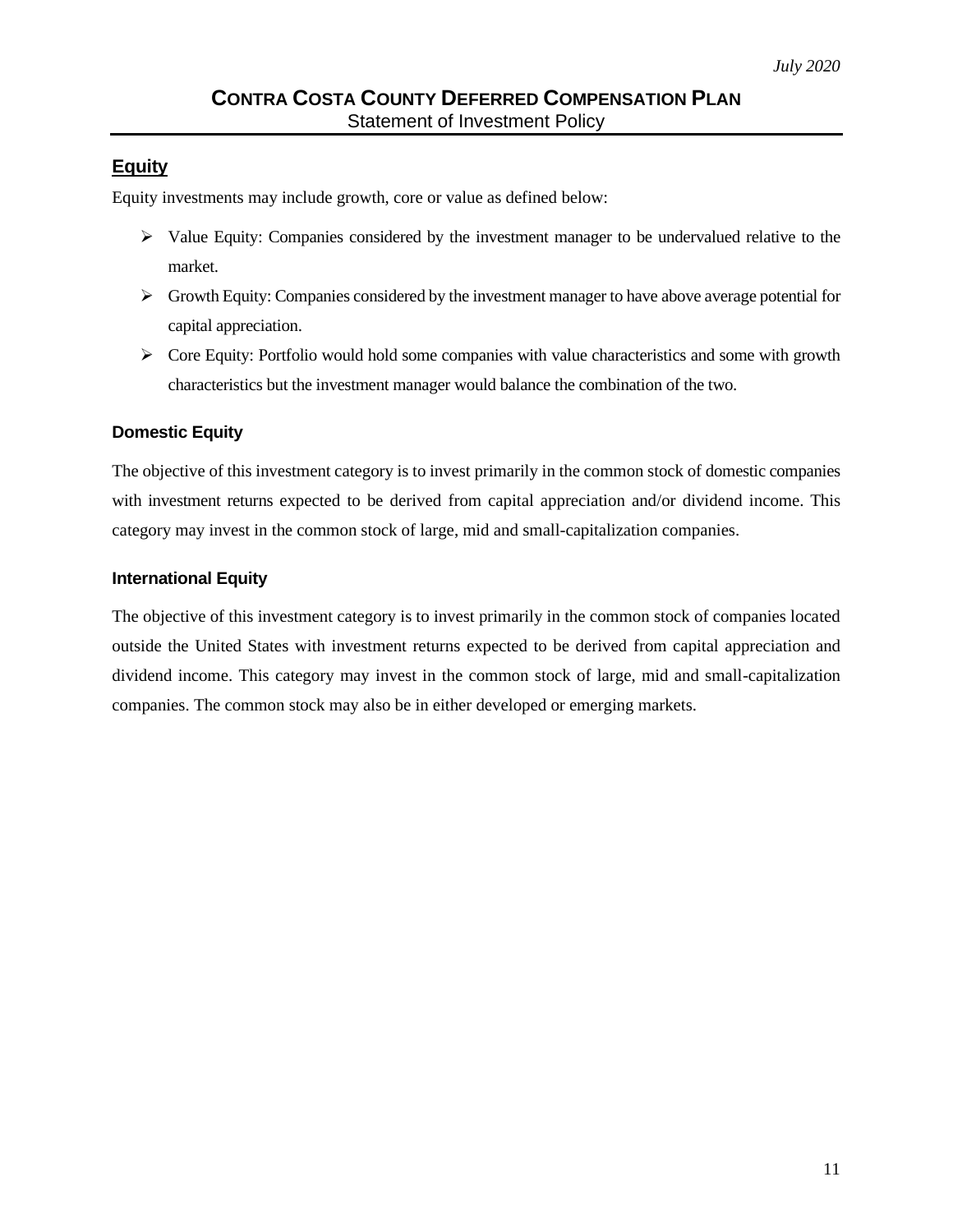# **Appendix B**

# **Investment Definitions**

**Active Portfolio –** A portfolio that incorporates a specific style of management or analysis that can produce returns to beat the market. This approach seeks to take advantage of inefficiencies in the market and is typically accompanied by higher-than-average investment management fees.

**Alpha –** The excess return of a portfolio generally attributable to active manager skill. It is the extra riskadjusted return over the benchmark. This risk-adjusted factor takes into account both the performance of the benchmark and the volatility of the portfolio. Positive alpha indicates that a manager has produced returns above expectations at that risk level. Negative alpha indicates that a manager has produced negative relative returns at that risk level. When selecting between active investment managers, a higher alpha is generally preferred. In contrast, a pure passive strategy would have an alpha of 0.

**Annualize –** To express a rate of return for a period greater than one year or less than one year in terms of twelve months.

**Asset Allocation –** Apportioning of investment funds among categories of assets, such as cash-equivalents, stocks, fixed income investments, and such tangible assets as real estate, precious metals, and collectibles. Also applies to sub-categories such as government, municipal, and corporate bonds, and industry groupings of common stocks. Asset allocation affects both risk and return and is a central concept in personal financial planning and investment management.

**Balanced Funds –** Investment funds with portfolio holdings diversified over a wide list of common stocks, bonds and/or preferred issues.

**Benchmark -** A standard against which the performance of a security, mutual fund or investment manager can be measured. Generally, broad market and market-segment stock and bond indexes are used for this purpose.

**Beta –** A measure of the magnitude of fluctuations in relation to the ups and downs of the overall market (or appropriate market index). The market (or index) is assigned a beta of 1.00, so the price of a security with a beta of 1.20 would rise or fall by 12% when the overall market rose or fell by 10%.

**Bond –** An interest-bearing or discounted government or corporate security that obligates the issuer to pay the bondholder a specified series of interest, or coupon, payments at designated intervals and pay back the principal in full at maturity.

**Cash Equivalents –** Instruments or investments of such high liquidity and safety they are virtually as liquid as cash. Examples are a money market fund and a treasury bill. The Financial Accounting Standards Board (FASB) defines cash equivalents for financial reporting purposes as any highly liquid security with a known market value and maturity, when acquired, of less than three months.

**Derivative (Instruments)** – A contract whose value is based on the performance of an underlying financial asset, index, or other investment. For example, an ordinary option is a derivative because its value changes in relation to the performance of an underlying stock. The use of S&P futures to "equitize cash," and of Treasury Futures to control the duration of the fixed income funds by the managers is acceptable under this policy. The utilization of these instruments in intended to control the costs and/or improve the performance of the funds.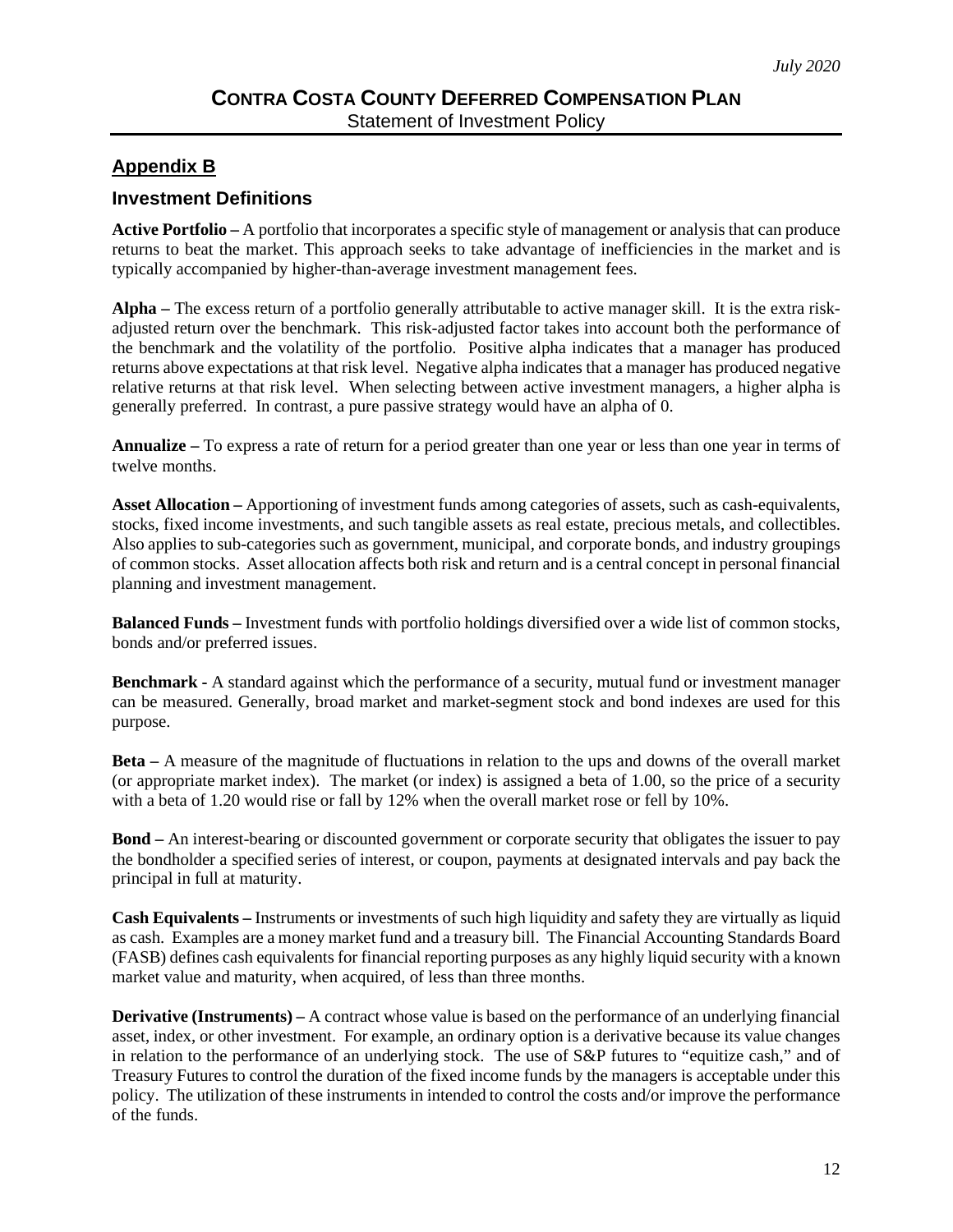**Diversification –** Minimizing of non-systematic portfolio risk by investing assets in several securities and investment categories with low correlation between each other.

**Duration –** Measure of the price change of a bond to a change in its yield to maturity. It summarizes, in a single number, the characteristics that cause bond prices to change in response to a change in interest rates. The price of a bond with duration of three years will rise by approximately 3% for each 1% decrease in its yield to maturity. That price will decrease 3% for each 1% increase in the bond's yield. Price changes for two different bonds can be compared using duration. A bond with duration of six years will exhibit twice the percentage price change of a bond with a three year duration. The actual calculation of a bond's duration is somewhat complicated, but the idea behind the calculation is straightforward. The first step is to measure the time interval until receipt for each cash flow (coupon and principal payments) from a bond. The second step is to compute a weighted average of these time intervals. Each time interval is measured by the present value of that cash flow. This weighted average is the duration of the bond measured in years.

**Equity –** Ownership interest possessed by shareholders in a corporation – stock as opposed to bonds.

**Fiduciary –** A person, company, or association holding assets in trust for a beneficiary. The fiduciary is charged with the responsibility of investing the money wisely for the beneficiary's benefit. It is illegal for a fiduciary to invest or misappropriate the money for their personal gain.

**Fixed Income Investment** – Security that pays a fixed rate of return. This usually refers to government, corporate, or municipal bonds, which pay a fixed rate of interest until the bonds mature, and to preferred stock, paying a fixed dividend. Such investments are advantageous in a time of low inflation but do not protect holders against erosion of buying power in a time of rising inflation, since the bondholder or preferred shareholder gets the same amount of interest or dividends, even though consumer goods cost more.

**Growth Stock –** Stock of a company that is growing earnings and/or revenue faster than its industry or the overall market and is expected to continue to show high levels of profit growth and P/E multiples. Such a company usually pays little or no dividends, preferring to use the income to finance further expansion. Generally, these stocks are contrasted with value stocks that trade a lower P/E multiples.

**Index –** A statistical composite that measures changes in the economy or in financial markets, often expressed in percentage changes from a base year or from the previous month. Indexes measure the ups and downs of stock, bond, and some commodities markets, in terms of market prices and weighting of companies in the index. Well known examples are the Consumer Price Index and the S&P 500.

**Index Fund –** A fund (or account) comprised of securities the characteristics of which will produce a return that will replicate (or substantially replicate) a designated securities index.

**International Equity –** Portfolios in which managers are expected to invest primarily in non-dollar denominated equities. These portfolios have the same restrictions, with respect to investment, that the domestic managed equity portfolios do. The manager may be restricted to non-dollar investments, or the manager may be permitted to pursue a true "global" strategy by investing a portion of the fund in the U.S. markets.

**Investment Policy Statement –** The statement of policy is the communication of a risk policy to the fund's investment manager(s). An investment policy prescribes acceptable courses of action; a policy can be acted upon and implemented. An investment objective (such as a performance standard) is a desired result. A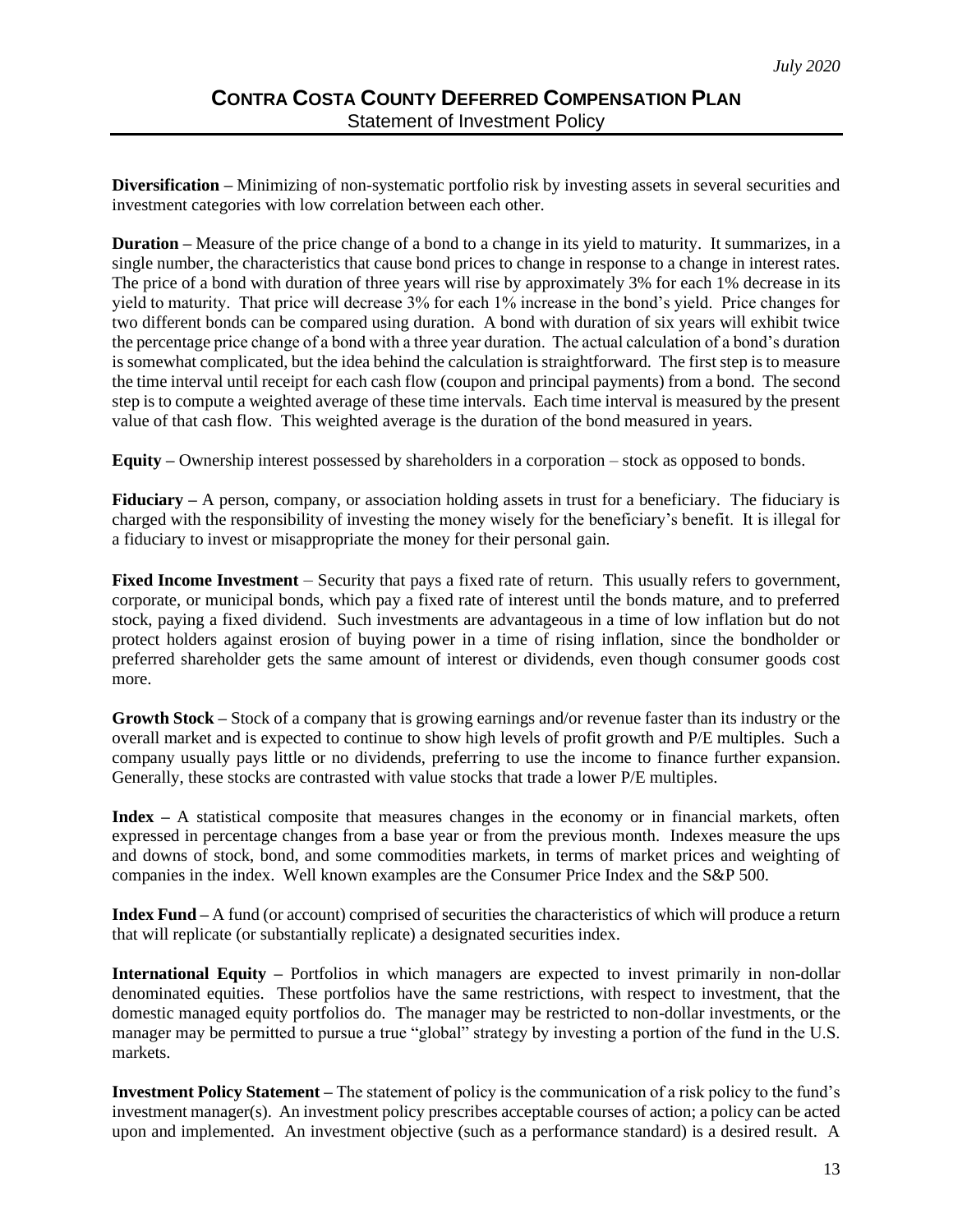manager cannot implement an objective; the manager can only pursue a course of action, consistent with investment policy, which the manager believes offers a reasonable likelihood of realizing the objective. Therefore, in drafting instruction for an investment manager, primary emphasis should be on stating the investment policy clearly.

**Large Cap –** "Large Cap" refers to stock with a large capitalization, which is calculated by multiplying the number of outstanding shares times the price of the shares. Large cap stocks typically have at least \$10 billion in outstanding market value.

**Leverage –** The act of investing assets in such a way that any resulting gains or losses to the investment will be a potentially large multiple of the original investment. For example, leveraging \$1 million in an investment could result in a loss of \$10 million just as easily as it could result in a gain of \$10 million.

**Managed Accounts –** Provided by an investment management service that acts as a fiduciary and allocates the assets within each participant's individual account, using investment alternatives available under the Plan. The asset allocation mix incorporates each participant's specific characteristics (e.g. age, salary, gender, outside assets, risk tolerance, etc.), if available, and provides a mix of equity and fixed income exposure based on the participant's characteristics. Such portfolios change their asset allocations and associated risk levels over time as the individual gets closer to retirement and/or individual circumstances change.

**Market Cycle –** The financial markets are inherently cyclical and each "market cycle" has defined parts or stages. A full market cycle can be defined as a peak-to-peak period that contains four (4) phases: accumulation (market has bottomed and investors start to re-enter), mark-up (market is generally moving upward), distribution (market has advanced and investors reassess prices) and decline (market sentiment is negative with investors generally selling).

**Market Capitalization –** The value of a corporation as determined by the market price of its issued and outstanding common stock, calculated by multiplying the number of outstanding shares by the current market price of a share. Market capitalization may also refer to the total current value of the holdings of a mutual fund.

**Mid Cap –** "Mid Cap" refers to stock with a middle-capitalization, which is calculated by multiplying the number of outstanding shares times the price of the shares. Mid cap stocks typically have a market capitalization between \$2 and \$10 billion.

**Mutual Fund –** A fund operated by an investment company that raises money from shareholders and invests it in stocks, bonds, options, futures, currencies, or money market securities. Mutual funds offer investors the advantages of diversification and professional management. Shares are redeemable on demand at net asset value by shareholders, who share equally in the gains and losses generated by the fund.

**Quartile –** Grouping of statistics in four equal sections. Performance measurement results are commonly grouped into "quartiles," i.e., first quartile would include those funds ranking from one to 25 in a sample of 100 funds.

**Passive Portfolio –** A portfolio that mirrors a market index.

**Rate of Return** - The gain or loss on an investment over a specified period, expressed as a percentage increase over the initial investment cost.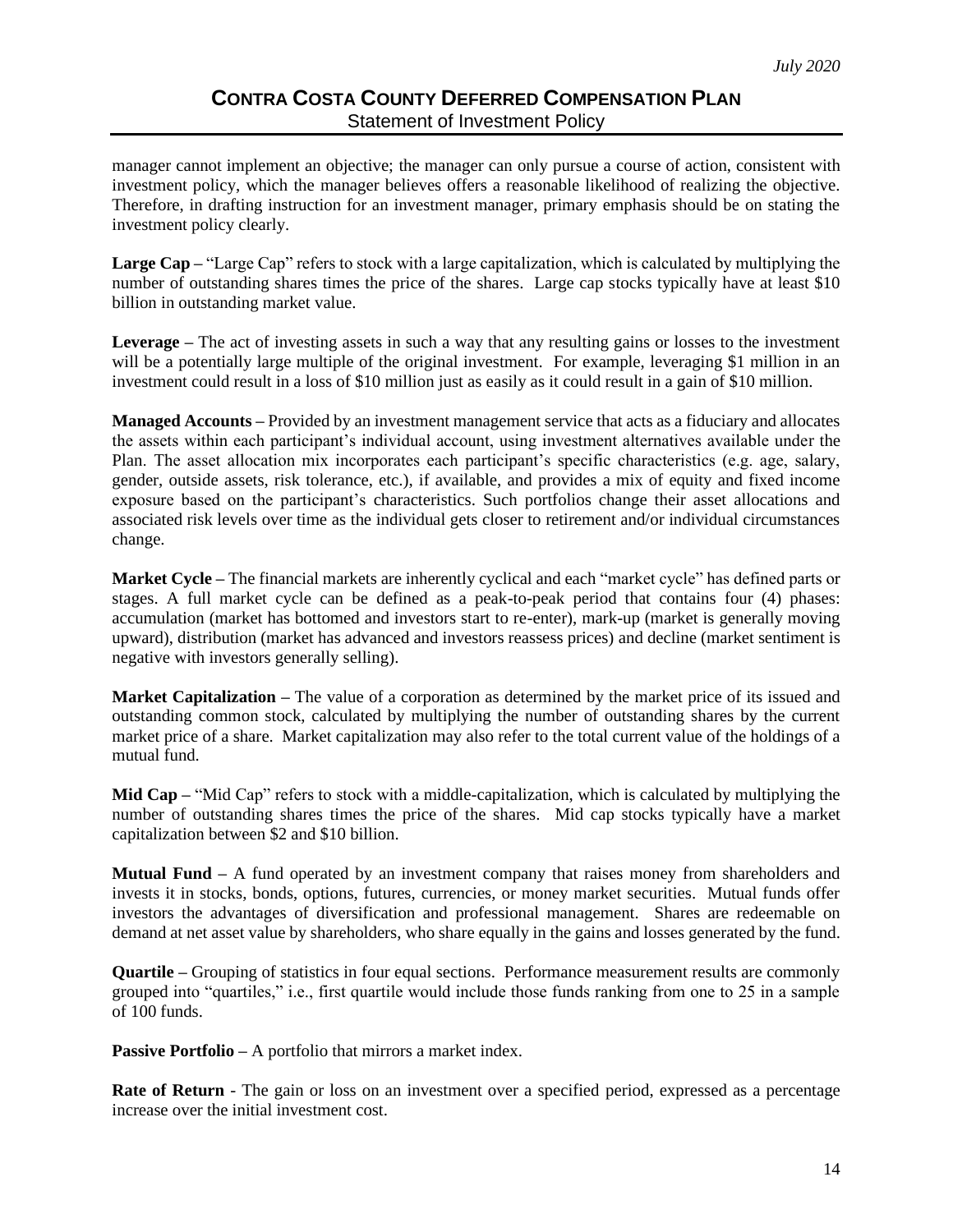**Retirement Income Option with Guaranteed Minimum Withdrawal Benefit –** An investment option that provides guaranteed payments through a group annuity contract. A participant purchases through regular contributions and taxes are deferred until withdrawals begin. The benefit base is typically reset annually based on the higher of market value or income base. The investment does not have to be annuitized to begin withdrawals

**Rolling Three Year Returns –** This policy emphasizes the importance of three-year returns, especially in comparison with benchmarks. Concentrating only on three-year performance can produce an overemphasis on what are in fact rather short term returns measured at a particular moment in time ("end point sensitivity"). Viewing performance graphically over several three-year rolling time frames – e.g. June 30 and December 31<sup>st</sup> of 1998, 1999, 2000 & 2001 helps put the most recent period in better perspective. If, for example, a fund has underperformed its benchmark over the most recent three-year period but has excelled over every other three-year period it may be an indication that the manager should be given more time before he or she is fired; if there are several periods of underperformance it may be an indication that it's time to "freeze" the fund.

**Safe Harbor –** Safe harbor procedures are widely used by federal regulators to help clarify the implementation of a particular regulation-and reassure those who are subject to it that if they follow prescribed procedures they will not run afoul of the regulations. Simply stated, if firms, financial advisors and other investment decision-makers can demonstrate they have followed fiduciary procedures prescribed by regulators, they will be insulated from liability associated with those procedures. Safe harbor procedures all share two characteristics: 1) they are voluntary, and 2) the responsibility to demonstrate compliance with prescribed procedures and industry best practices rests with the party seeking relief.

**Sector –** A particular group of stocks, usually found in one industry or a combination of industries, such as airline or railroad stocks.

**Small Cap** – "Small Cap" refers to stock with a small-capitalization, which is calculated by multiplying the number of outstanding shares times the price of the shares. Small cap stocks typically have a market capitalization between \$300 million and \$2 billion.

**SMID Cap –** "SMID Cap" refers to stocks with both small and mid-capitalizations, which are calculated by multiplying the number of outstanding shares times the price of the shares. Market capitalization typically ranges from \$300 million to \$10 billion.

**Stable Value –** An investment vehicle found in company retirement plans. Stable value funds are comprised of mostly "synthetic GICs" (known also as wrapped bonds) because of their inherent stability. These bonds can be short or intermediate term with longer maturities than other choices such as money market funds. They are paired (or wrapped) with insurance contracts to guarantee a specific minimum return. In times of economic recession, stable value funds can prove to be a most valuable investment to have. While many other investments' returns are much lower in hard times, stable value funds remain just that, stable. The owner of the investment will continue to receive the agreed-upon interest rate as well as the full principal regardless of the state of the economy. Generally speaking, funds and pooled investments tend to be less risky as the investment is not reliant on one specific company, stock, etc.

**Standard Deviation –** A statistical measure of relative dispersion as compared to the expected (average) return. Calculating the standard deviation is a method of quantifying the total risk of a portfolio, or the given benchmark. In general terms, the standard deviation of a portfolio will help to define a range of expected returns. In percentage terms, one standard deviation will encompass 68% of the expected returns, two standard deviations will encompass 95% of the expected returns and three standard deviations will